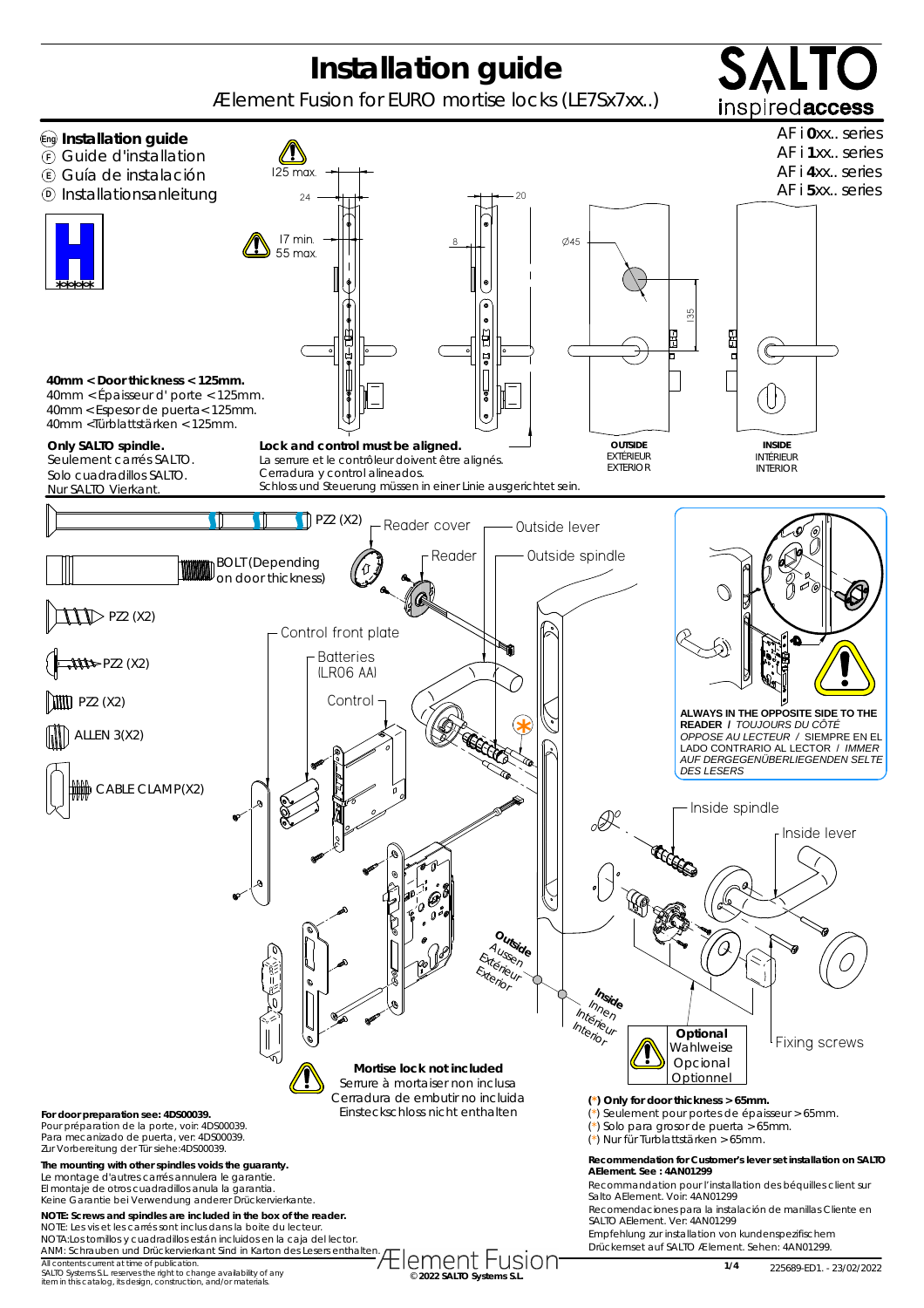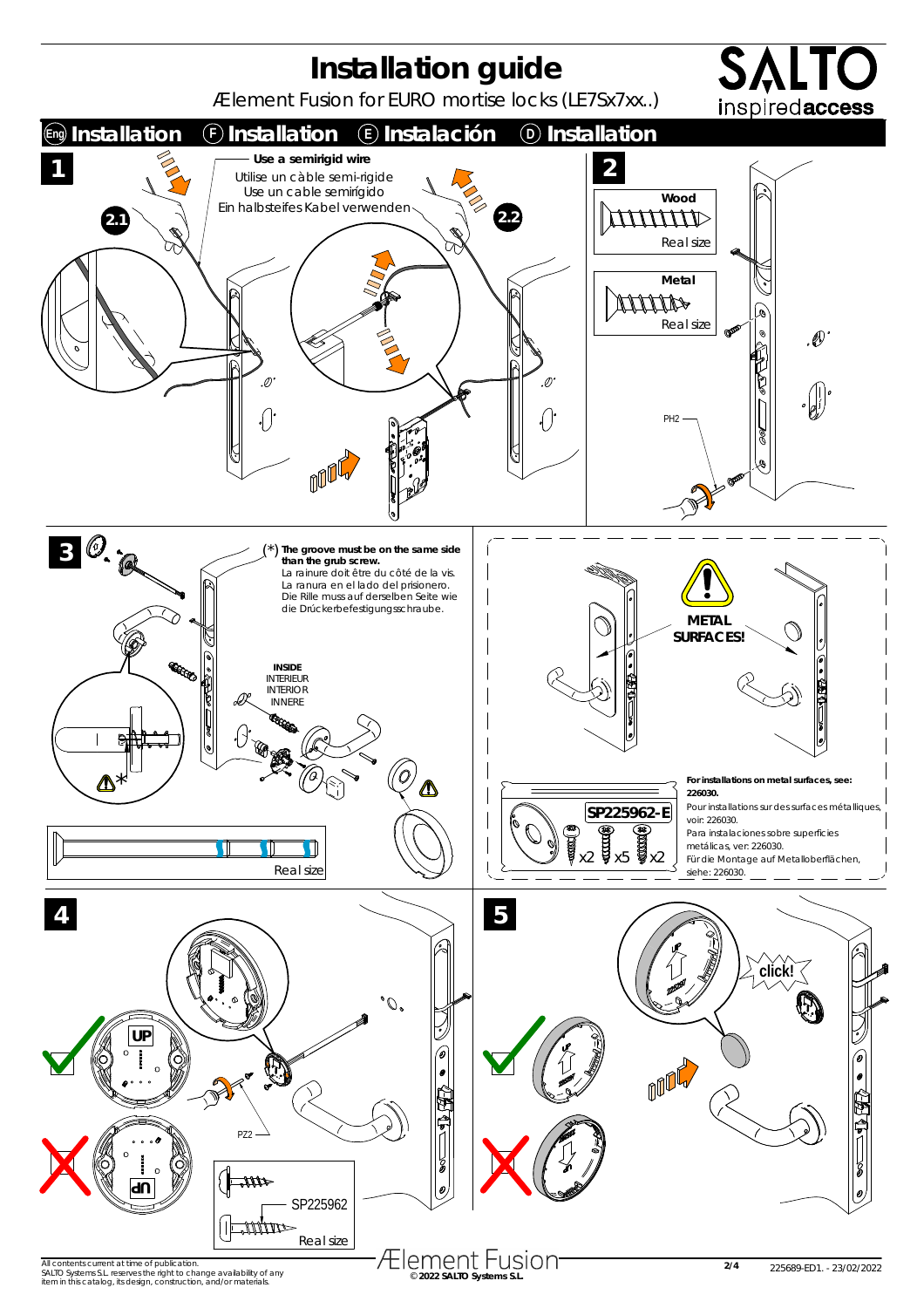

All contents current at time of publication.<br>SALTO Systems S.L. reserves the right to change availability of any **change at a state of any construction of t**<br>tiem in this catalog, its design, construction, and/or materials